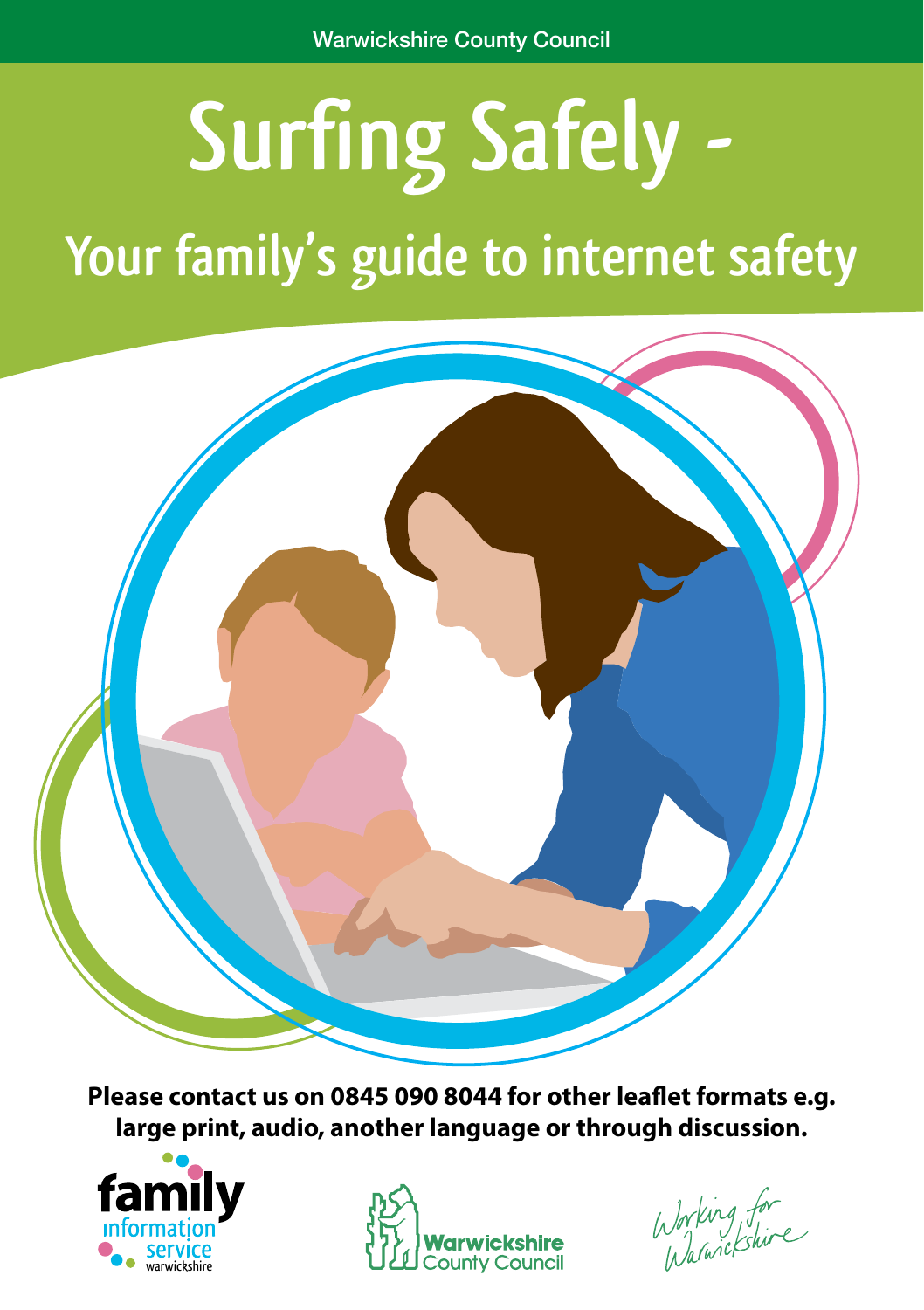# **Introduction**

This booklet explains to parents what children already know or need to know about the online environment. It provides advice about how you can protect your family - allowing them to use the internet and mobile devices safely and securely while having as much fun as possible.

Parents should bear in mind that children can now access the internet whenever they want and wherever they are on a range of electronic devices. As well as your home PC, your child may be using gaming devices (e.g. Nintendo DSi), laptops, smartphones, media players (iPod touch), tablets (iPad). Each device needs to have separate parental controls set up and this guide will give you more information on how to do this.

# **Acknowledgements**

Much of the information published in this booklet has been reproduced from information provided by the Symantec Corporation, the makers of Norton Internet security and anti-virus software. We would therefore like to thank them for granting us permission to do this. We would also like to thank CEOP and Childline.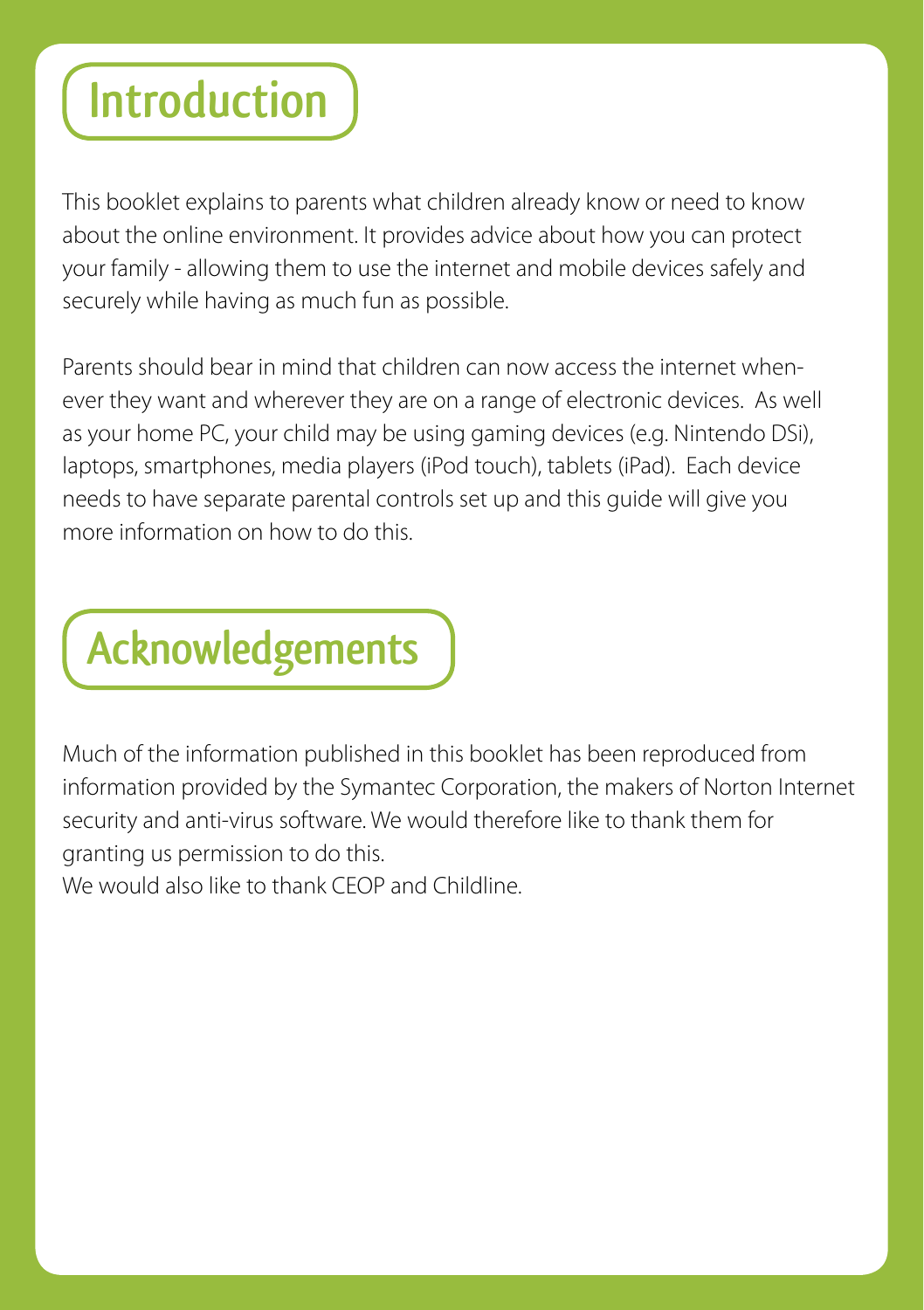## **Online safety - the basics**

### **Safe browsing**

Make sure your browser is set to offer you its built-in security and safety features. For example, Microsoft Internet Explorer offers security and privacy settings. These are found under "Tools," then "Internet Options."

Popular search engines such as Google also offer some safety features. For example, Google's "SafeSearch", found in "Settings, Search Settings" on the main Google landing page, allows you to restrict explicit (sexual) sites and content from appearing in your family's search results. Of course, any knowledgeable user can easily remove the setting, but it's helpful with younger surfers.

#### **Protect your password**

Avoid using easy-to-guess passwords such as dictionary words, names, birthdays or other predictable dates that your child or an internet hacker might break.

Make sure you have your child's passwords for email, instant messaging (IM), even social networking sites. It's a good idea so you can review who is communicating with your child and in the event of trouble, you'll have important access.

#### **Secure your wireless network**

Home wifi networks present other security problems, and there are simple steps to follow to ensure that they are secured from unknown intruders who might use your bandwidth, or worse, host their spam and other attacks from your system.

If you have wifi at home, make sure you do everything possible to make it secure: reset the router password so it isn't easy to guess; enable wireless encryption to prevent a stranger from spotting your network from the Internet; restrict the access your system shares on the network and make sure your Internet security software is kept up-to-date.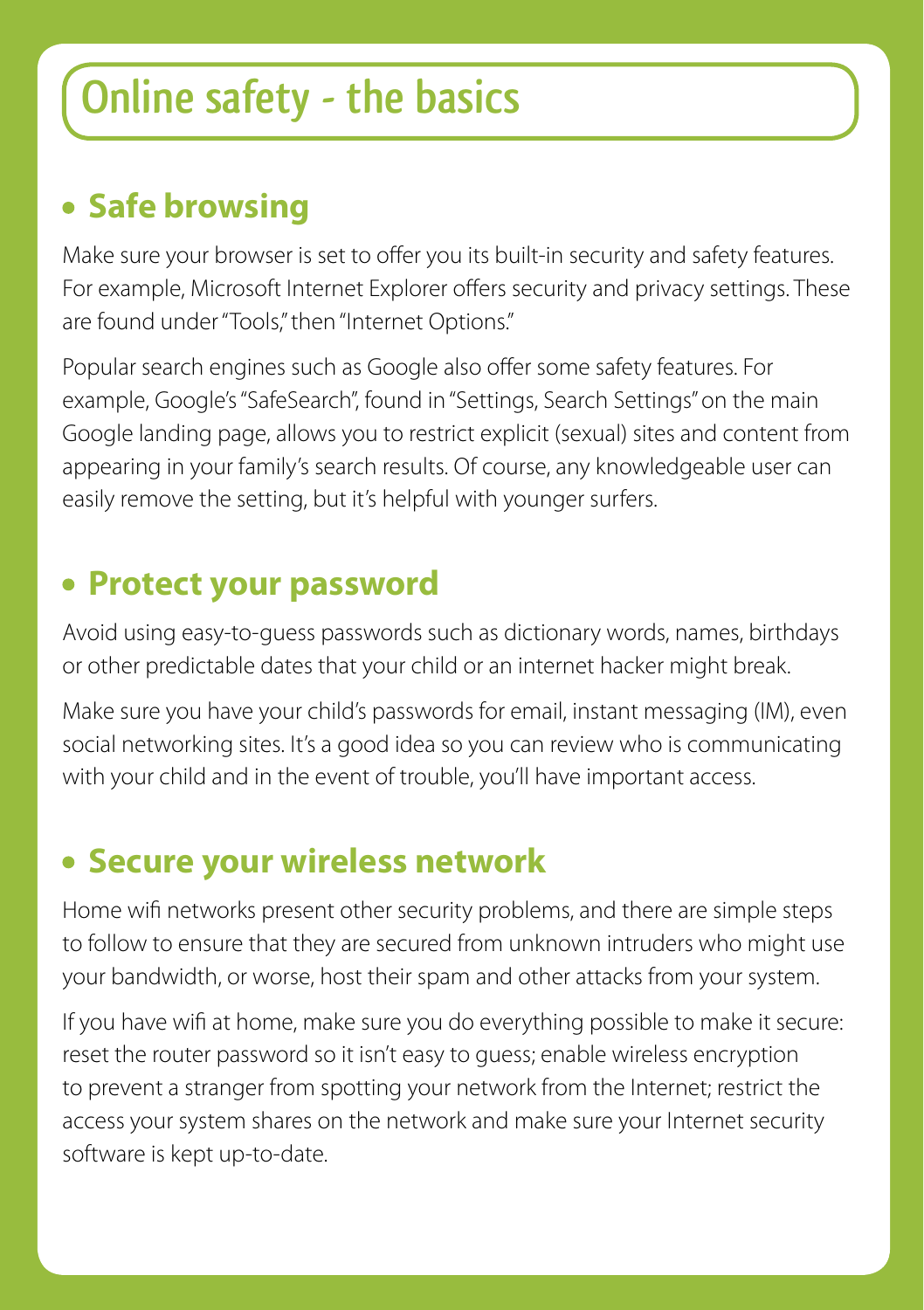#### **Parental control software**

Parental control software enables you to choose which sites your child is able to visit online, and to ensure that they don't view inappropriate subject matter.

Parental controls differ depending on the application offering the feature. Usually there are varying levels so you can customise the program according to the child being protected.

Remember, though, that no software provides perfect protection.

Parents need to use a combination of tools and rules to protect children, regardless of their age. The Internet is a rich resource, and it defeats the purpose to lock it down entirely. Parents need to talk with their children to ensure that their beliefs, morals, and values are upheld when their children go online.

### **Social network sites**

Social networking sites like Twitter, Facebook and Snapchat are popular with teens and have security settings that you can usually find in the help section. YouTube is also popular and does have a setting called 'Safety mode' to filter out inappropriate content but please note this is not 100% accurate. Safety mode can be difficult to find. To turn safety mode on, log in to your Youtube account, scroll to the bottom of the page and click on 'Safety: Off', then click the 'On' option and then 'Save'.

Whether your kids are teens, tweens, or younger, ask them about which sites are popular with them and their friends. Ask them which ones they've joined and have them show you around. You'll quickly know whether you approve or not. Keep the conversation "impersonal" so they don't feel they are being interrogated.

### **Set the home page**

If you have set safe search controls on your favourite internet browser it makes sense to set their page as your homepage, so that when your child opens the internet this is the page they are most likely to use to search the internet.

Most internet browsers are fairly similar but if you are unsure go to the help section on their page. Here are some instructions on how to set two of the most popular browsers; Internet Explorer and Google Chrome.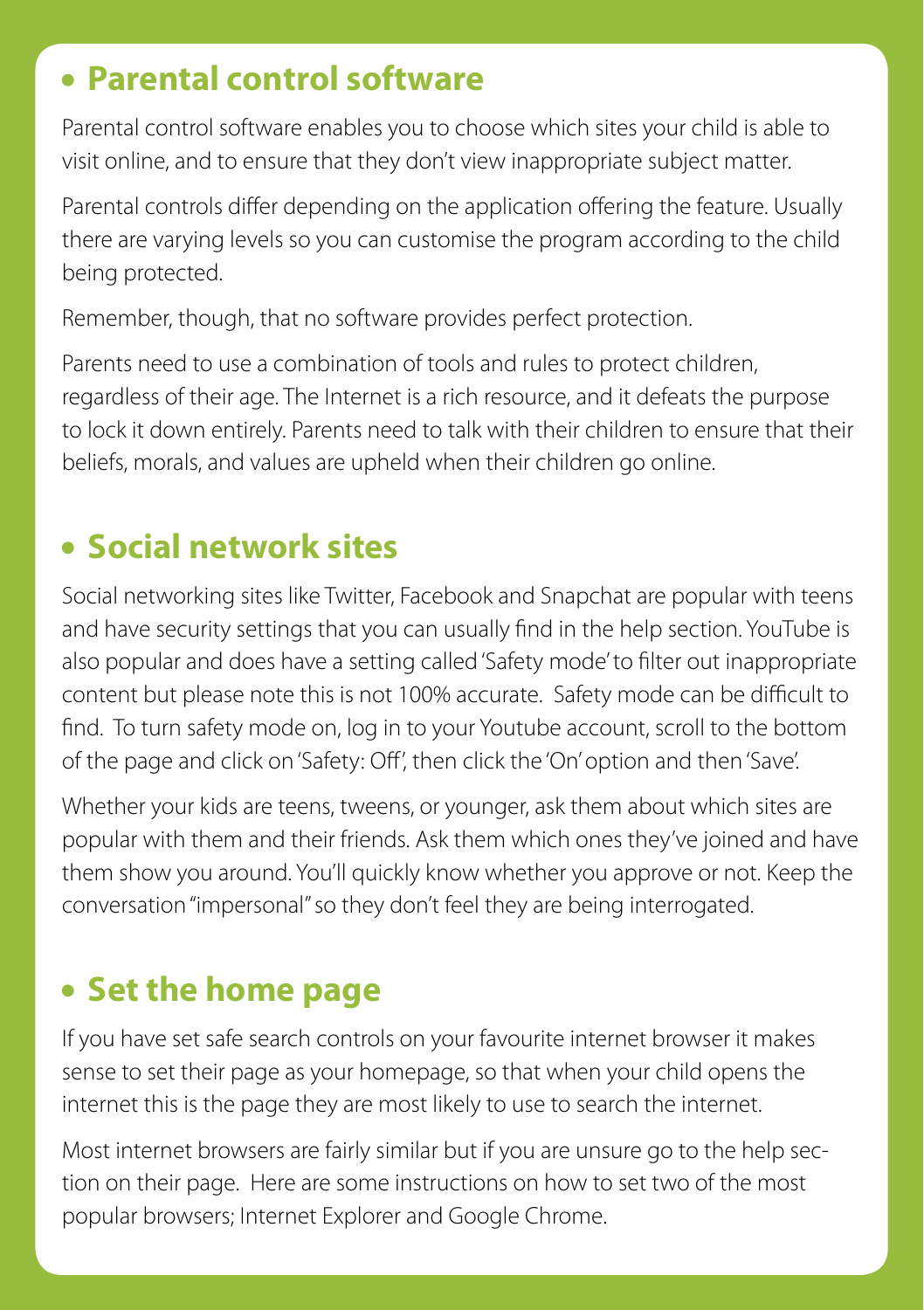#### **Internet Explorer**

Go to the webpage that you want to use as your home page.

Click on 'Tools', then 'Internet Options'. Click on the 'General' tab, then click in the box under 'Home page' and copy and paste the address of the page you would like to set as your home page.

#### **Google Chrome**

Click the 'Customise and Control Google Chrome' icon.

Select 'Settings'.

Select the 'Show Home button' checkbox in the 'Appearance' section.

A web address box should appear below the checkbox. Click on 'Change' to enter the address of the page you want to set as your home page.

### **Bookmark a page**

For younger children it is wise to bookmark pages that you know are safe for them to use so that they are easy to find.

#### **Google Chrome**

Find the site you want to bookmark.

Click the 'Customise' and 'Control Google Chrome' icon.



Select 'Bookmarks', 'Bookmark this page'.

#### **Internet Explorer**

Find the site you want to bookmark.

Click on 'Favourites' on the top left-hand-side of the screen.

Click on 'Add to favourites' and then 'Add'.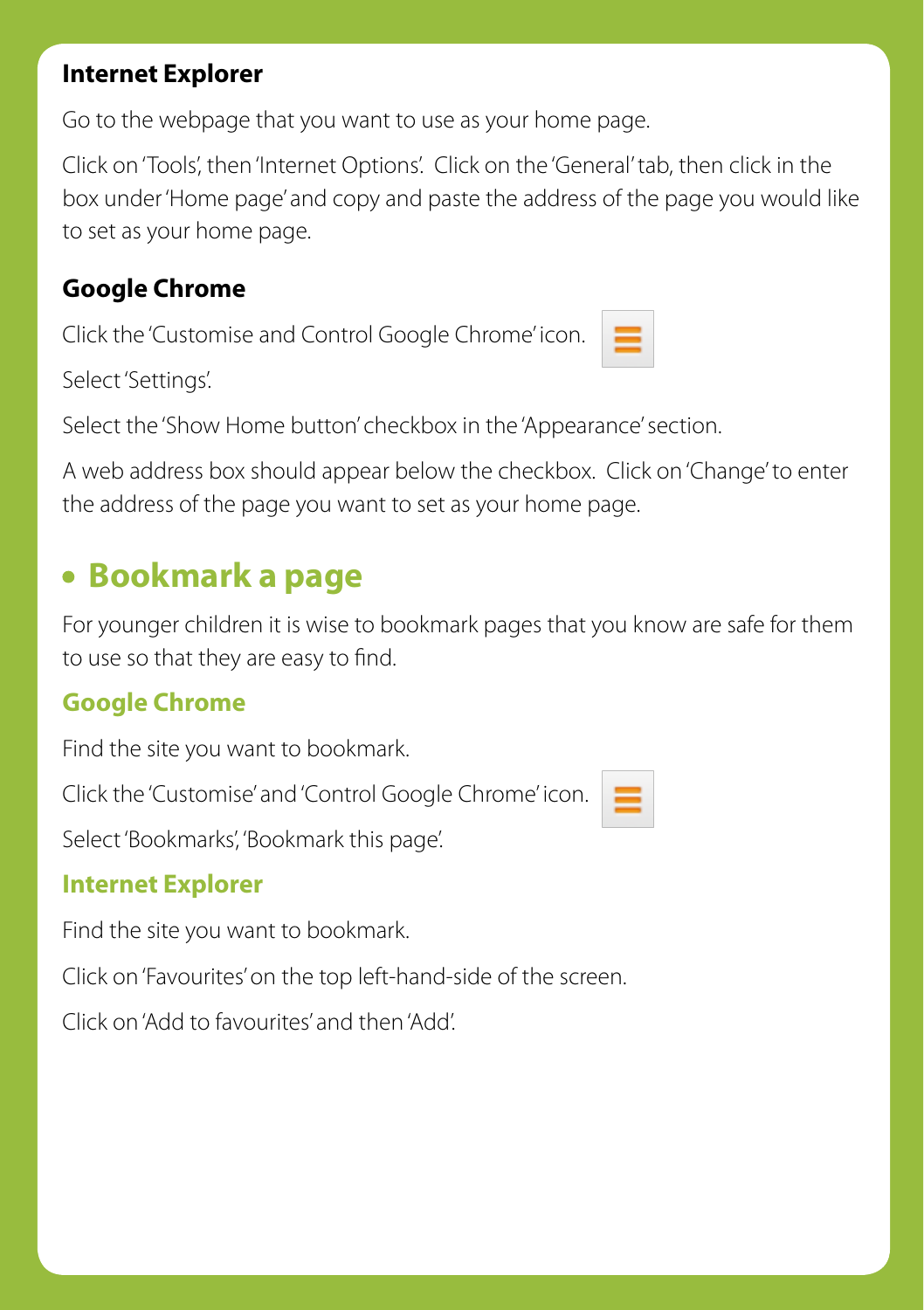# **So how do your kids use the internet?**

### **Pre-school and primary school children**

Young children are often easily entertained by simple games and educational sites, but they quickly learn about new sites from their peers.

Ideally, when your children are this age, you will be actively involved with their online activities in the same way that you are with their homework so it will be easier to monitor their use.

### **Parents' checklist: what you should do:**

#### **Use of the computer:**

- As far as possible, make sure the computer your child uses is within your view and set up in a family room.
- Monitor your child's computer use and sit with them when they're online, wherever possible.
- Take an active interest in what your children are doing online.
- Stick to the fun and positive sides of the internet.
- Limit approved web sites and hours spent online.
- Set the home page of your internet browser to a child-friendly home page for younger children.
- Consider bookmarking a range of sites which you are happy for them to view. Show them how to access these from a Favourites folder which you can set up with their name.

#### **Safe browsing:**

- Make sure your browser is set to offer built-in security and safety features. (see Online safety – the basics section).
- You should turn on all the filtering and security features in your computer's search engine (see Online safety – the basics section) to prevent your young child from inadvertently arriving at an adult or other inappropriate site as they do their homework.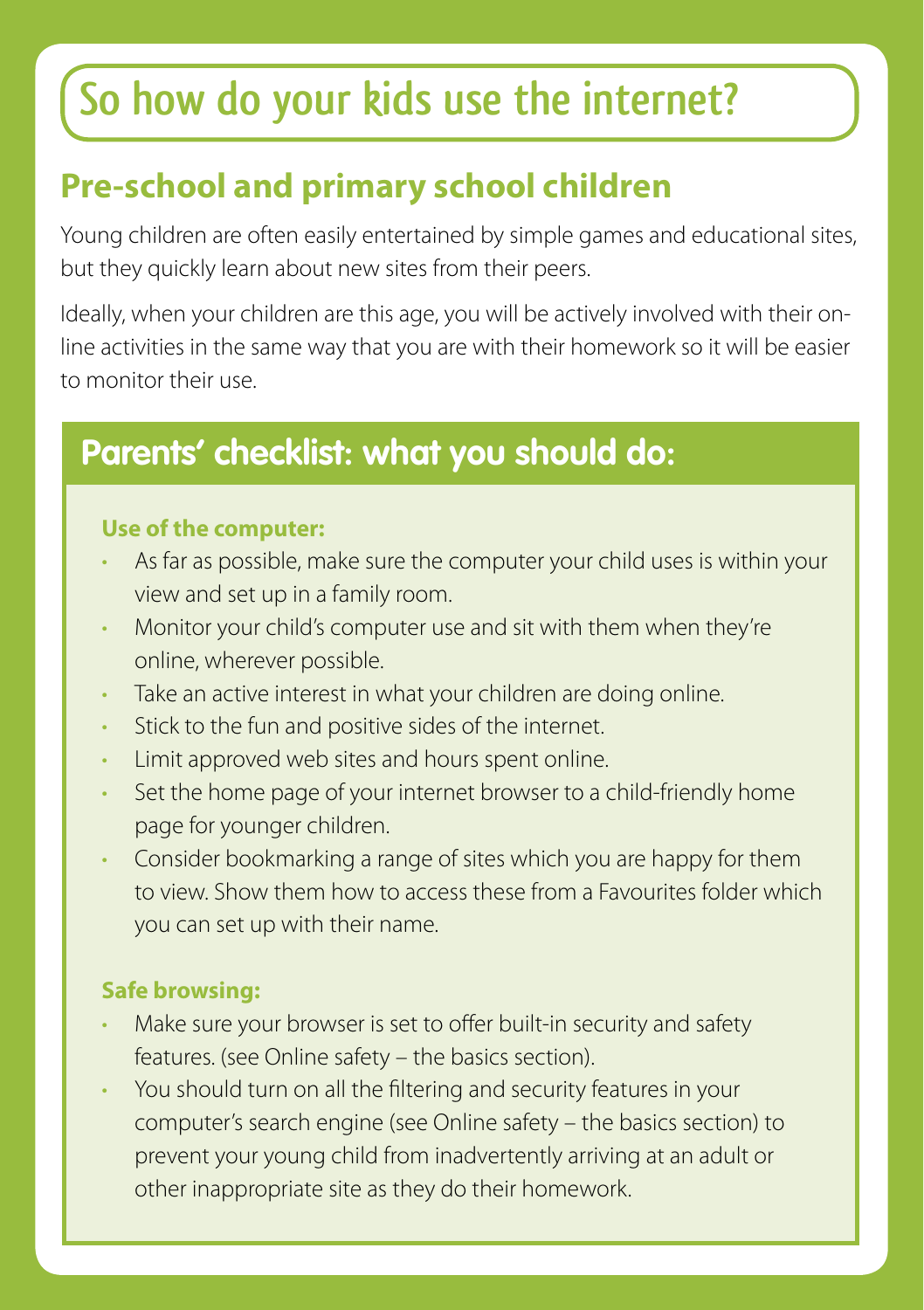- Parental control software can help you by limiting the sites your child can access, even when you aren't around. The controls also limit any information you don't want your child sharing, whether it be their name, age, phone number or any other private information. Go to our web page on internet safety for more information about setting up parental controls **www.warwickshire.gov.uk/internetsafety**
- Set high security settings with browsers, membership, and social networking sites (you can usually find out how to do this on the sites themselves under the help section).

#### **Personal safety:**

- Talk about protecting private information (name, phone number, etc.) and never sharing passwords with friends.
- Remind your children never to give out personal information.
- Tell them never to chat, type messages or share information with anyone on these sites unless you are with them.
- Tell them that they should never meet up with anyone they've met online without a trusted adult being present.
- Be sure to show your child how to close a browser window and let them know it's always okay to close a site if something surprising or disturbing occurs.
- Encourage them to tell you if they are worried about anything or come across something unusual.
- Encourage your children to speak to you if they see anything that upsets them online. You can report online abuse to the police at **www.thinkuknow.co.uk**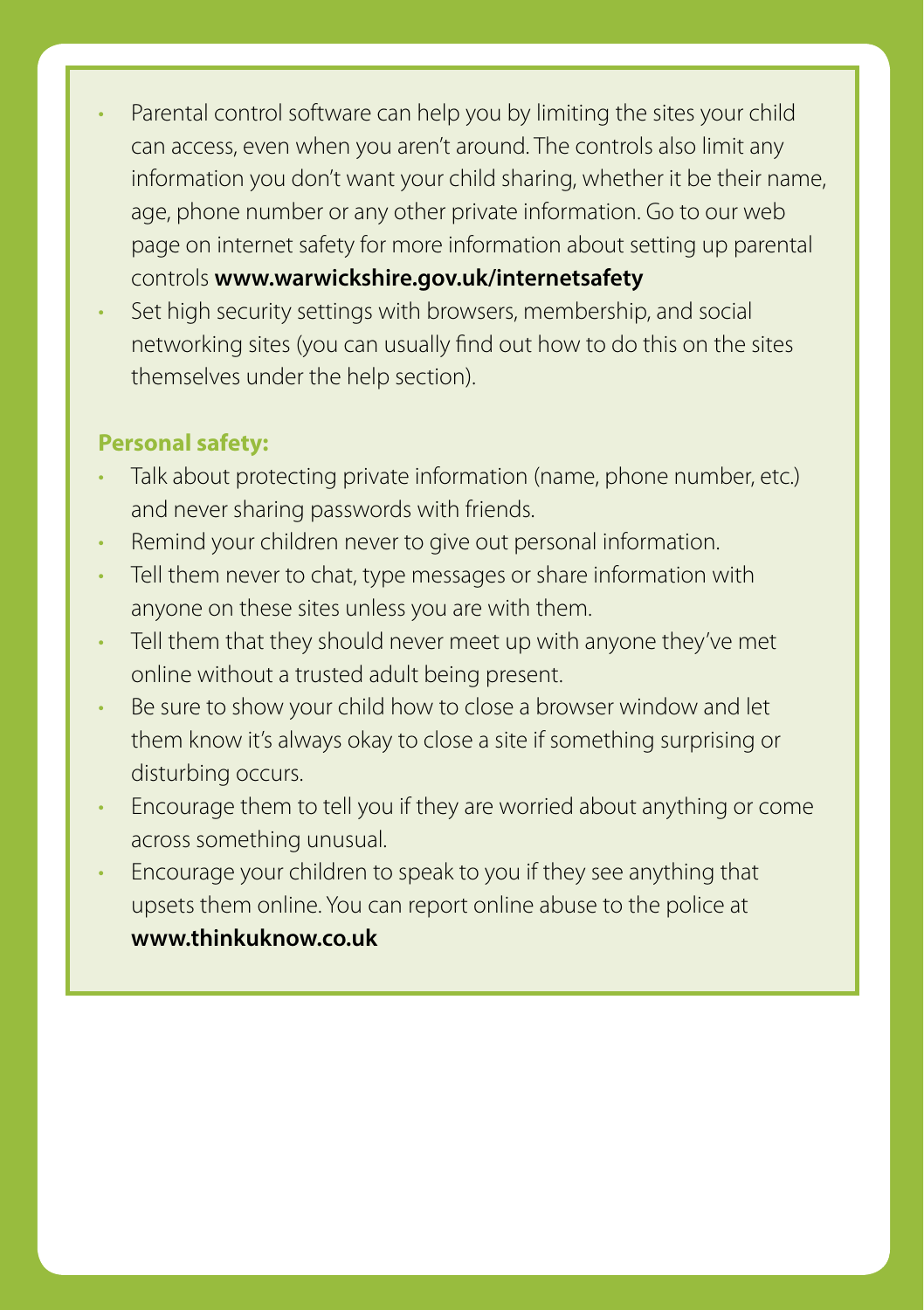#### **Tween children (ages 8-12)**

Tweens are far more social and adventurous in their computer use. They talk to their peers at school and learn about the newest and "coolest" sites. They might sign-up for their first email and Instant Messaging (IM) accounts. Ask your child about those accounts and what the passwords are, so that you can monitor their activities, and find out who they are communicating with.

Children at this age may also start to check out social networking sites, such as Facebook, Twitter, Ask FM, Tumblr and Instagram that are also popular with older teens and adults. Tweens are also interested in music and the Internet is an easy way to meet others who share the same interests.

Online video sites, such as YouTube are enormously popular. Many of the videos contain strong language or violent material, so you need to monitor your tween's visits carefully.

### **Parents' checklist: what you should do:**

#### **Use of the computer:**

- Keep computers in a common area in the house.
- Take an active interest in what your children are doing online.
- Set rules about online communication, illegal downloading, and cyber bullying.
- Remember children are accessing the internet away from home.

#### **Safe browsing:**

- Make sure your browser is set to offer built-in security and safety features. (see Online safety – the basics section).
- Turn on all the filtering and security features in your computer's search engine (see Online safety – the basics section) ) to prevent your young child from inadvertently arriving at an adult or other inappropriate site as they do their homework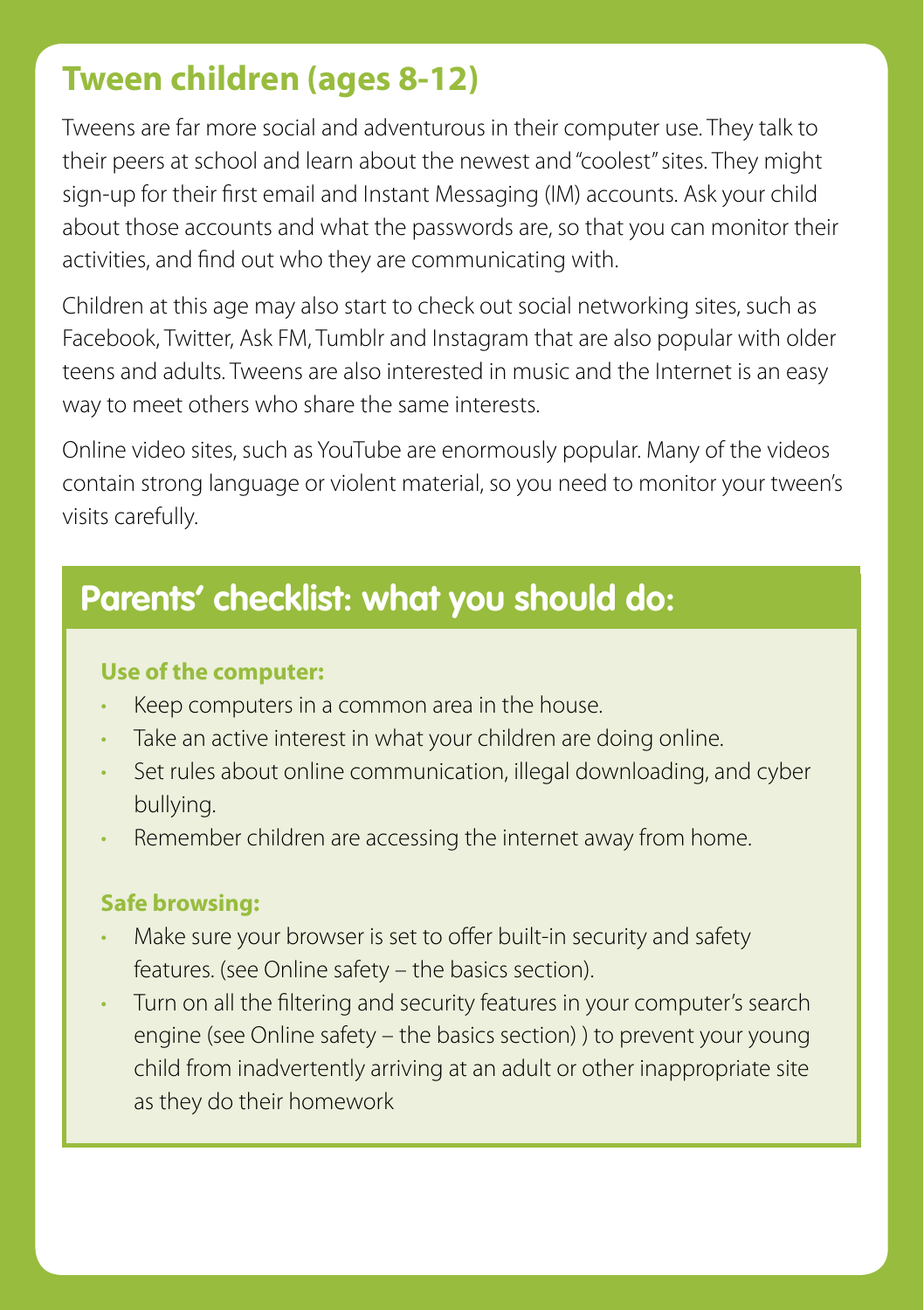- Parental control software can help you by limiting the sites your child can access, even when you aren't around. The controls also limit any information you don't want your child sharing, whether it be their name, age, phone number or any other private information. Go to our web page on internet safety for more information about setting up parental controls **www.warwickshire.gov.uk/internetsafety**
- Set high security settings with browsers, membership, and social networking sites (you can usually find out how to do this on the sites themselves under the help section).
- Most smartphones will have settings you can also use to restrict certain content.
- They should know to never click a link in an email or Instant Message this is a common way people get viruses or reveal private and valuable information to criminals.

#### **Personal safety:**

- Remind your children never to give out personal information or passwords.
- Discuss risks and concerns about using webcams, posting and sharing private information, videos, and photographs.
- Tell them that they should never meet up with anyone they've met online without a trusted adult being present.
- Encourage your children to speak to you if they see anything that upsets them online.
- Encourage open communication and encourage your kids to tell you if anything online makes them feel uncomfortable.
- Watch for signs of obsessive or addictive online behaviours (see Online gaming and signs of addiction).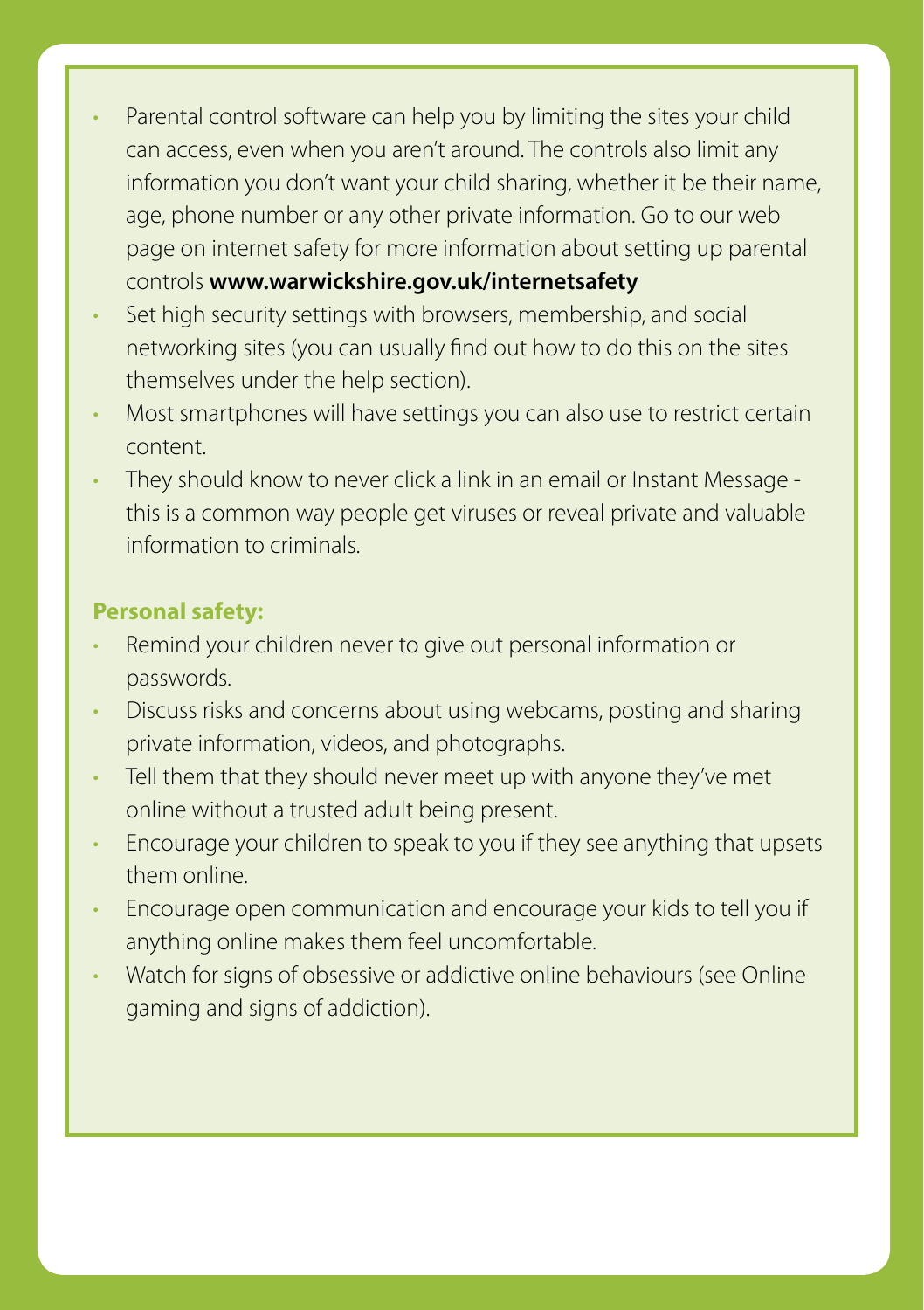### **Teens (ages 13-17)**

Teens are developing ever greater independence often reflected in their online lives. With that independence comes responsibilities, including taking precautions to stay safe using the internet and social media.

Internet use will often increase at this age as websites are frequently used for research and email is now a common method used by schools for submission of homework.

Teens will create social media accounts on platforms such as Facebook, Twitter, Instagram, Snapchat to name just a few. With screen names, memberships, blogs, profiles, photo sharing and other internet elements that they visit daily, teens communicate the details of their lives with each other. Teens often use such sites to make new friends or for dating and may make plans to meet people in real life.

Digital traces of teenagers thoughts and activities can be left all over the web through use of these sites. Often they don't know - or they forget - that everything posted on the web is there for all to see. Make them aware that if the wrong person finds this trace it could affect their future so caution is important.

### **Parents' checklist: what you should do:**

#### **Use of the computer:**

- Try to keep computers in a common area in the house and not in your teen's bedroom.
- Take an interest in what your teenager is spending time doing online (social networking sites, photographs, private information, club and sports activities).
- Regularly monitor internet use on mobile devices like smart phones and tablets, check the settings and be aware of how they are using them.
- Review the sites your teen visits; don't be afraid to discuss and possibly restrict sites that offend or concern you.
- Reinforce rules of appropriate online behaviours (language, private information and imagery, cyber ethics, illegal downloading, limiting hours of usage, and avoiding inappropriate adult sites).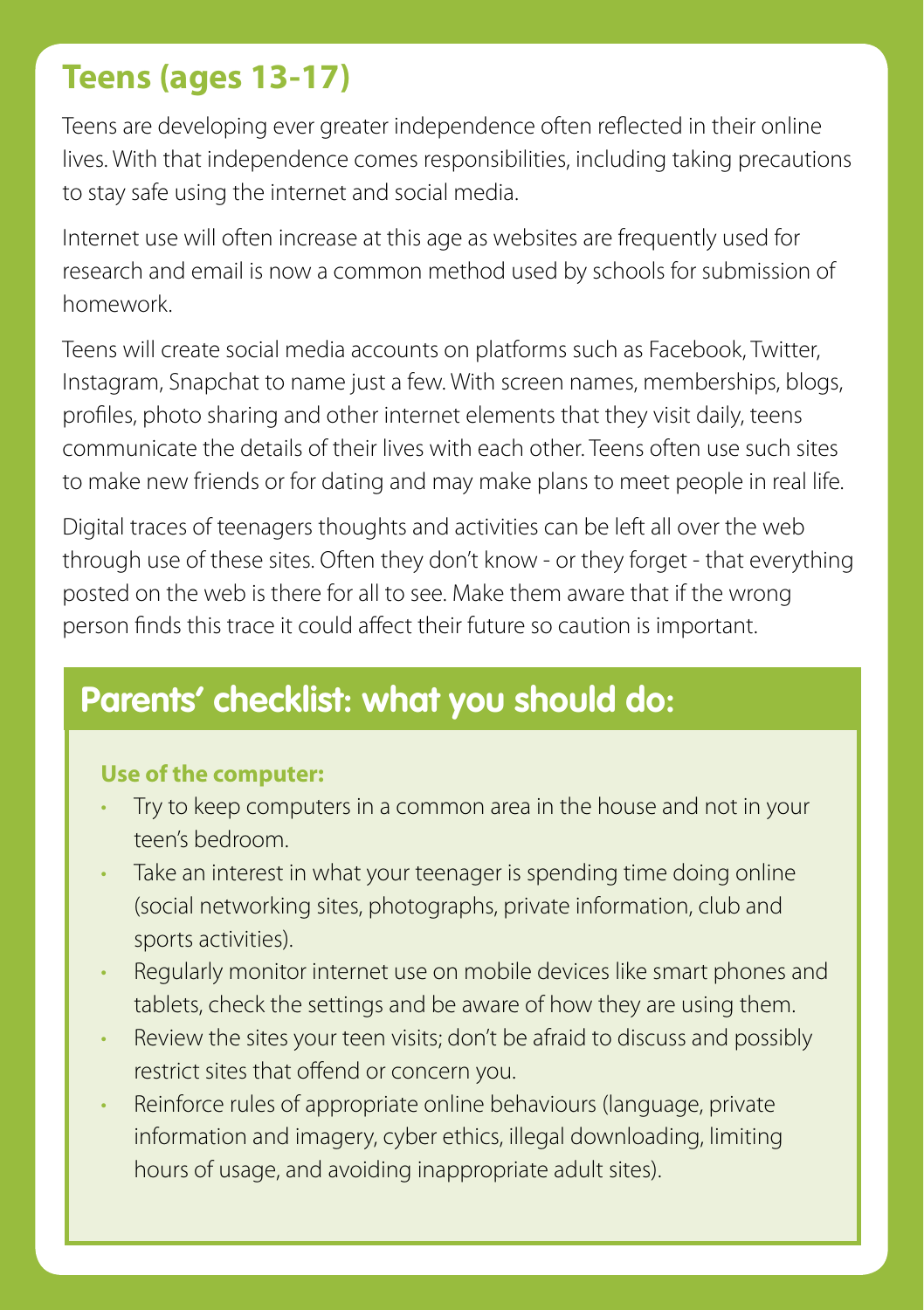#### **Safe browsing:**

- You should turn on all the filtering and security features in your computer's search engine (see Online safety – the basics section) to prevent them from inadvertently arriving at an adult or other inappropriate site as they do their homework.
- Make sure your browser is set to offer you its built-in security and safety features. (see Online safety – the basics section).
- Parental control software can help you by limiting the sites your child can access, even when you aren't around. The controls also limit any information you don't want your child sharing, whether it be their name, age, phone number or any other private information. Go to our web page on internet safety for more information about setting up parental controls **www.warwickshire.gov.uk/internetsafety**
- Set high security settings with browsers, membership, and social networking sites (you can usually find out how to do this on the sites themselves under the help section).
- Ask them not to download files (music, games, screensavers, ringtones) or make financial transactions without your permission.
- Teach them to never click a link in an email or Instant Message (IM) this is a common way people get viruses or reveal private and valuable information to criminals.
- Remind your teen to take responsibility for keeping internet security software maintained and up-to-date, as much as for their protection as yours.
- Disable the preview function in email. This prevents potential malicious code in the message area from executing.

#### **Personal safety:**

- Teach them to never share passwords and be wary about typing private information when on a shared or public computer.
- Advise them to make their Instant Messaging profile or social networking page private.
- Set Instant Messaging preferences to keep strangers at bay.
- Get them to log out when not using IM or when editing their social networking page to make sure their privacy is protected.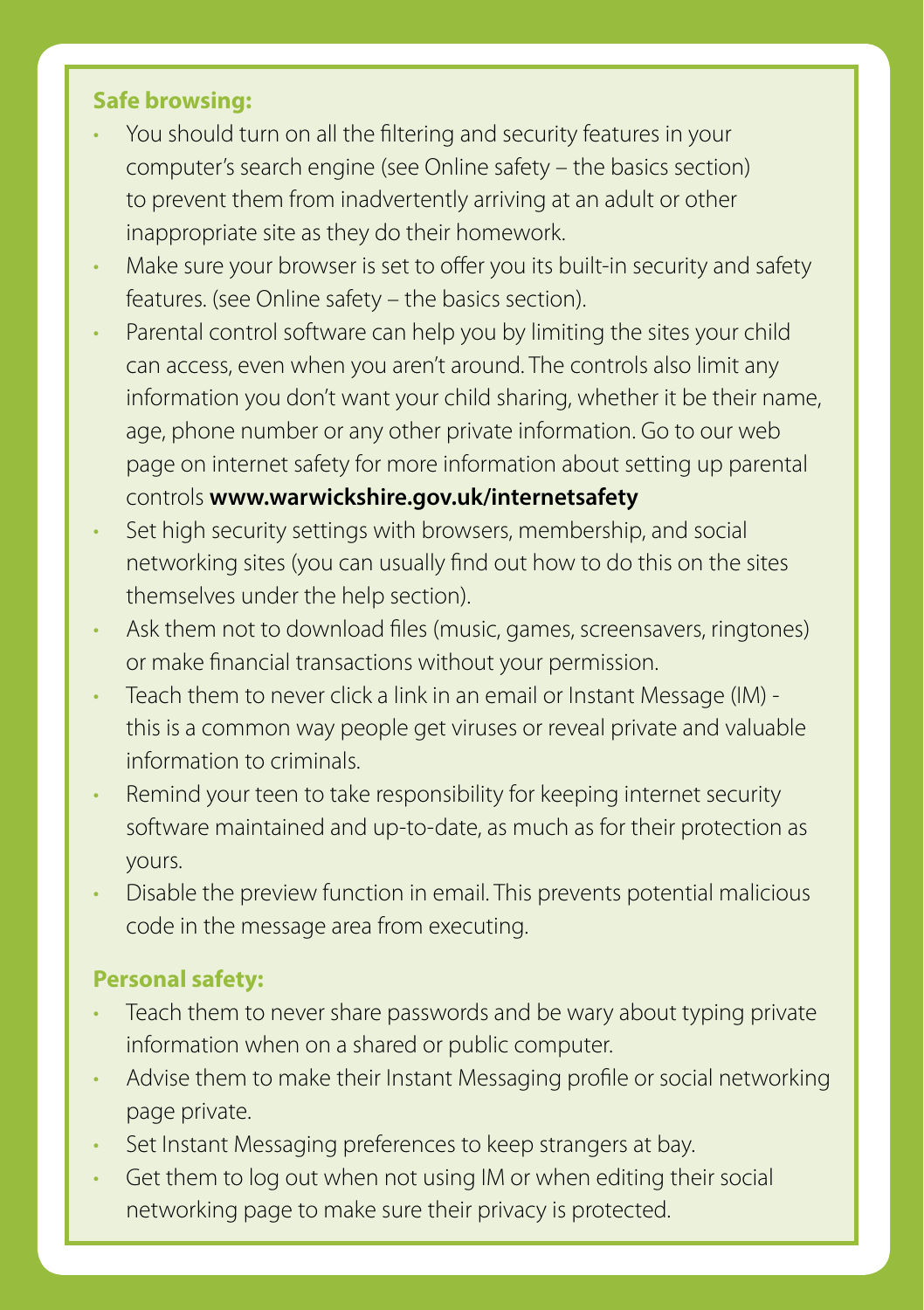- Ask them not to respond to emails or instant messages from anyone they don't know or didn't expect to receive.
- Advise them that they should never meet up with anyone they've met online without a trusted adult being present.
- Encourage open communication and encourage your teen to tell you when something online makes them feel uncomfortable. Remember, they are teens but they still need your support, involvement and care. You can report online abuse at **www.thinkuknow.co.uk**
- Remind your children that webcam video can be recorded and shared so to be careful about what they say or do.
- Tell them not to allow anyone to pressure them to do anything on webcam and to report any behaviour that makes them feel uncomfortable.
- Read 'Use a webcam with confidence' factsheet (by CEOP) which you can find on this page **http://www.ceop.police.uk**

### **Mobile phones and devices**

Your child may have their own mobile phone, smartphone or other mobile device. In addition to the risks associated with browsing the internet there are more specific issues around use of images as well as some general safety tips to bear in mind and share with your child.

### **Parents' checklist: what you should do:**

#### **Use of the device:**

- Set rules about where, when and for how long they can use their mobile device.
- Remind them to be careful if they are running, walking, crossing roads or riding a bike whilst using their mobile device.
- Make sure your child knows the cost of any apps, ringtones etc. that they purchase. You don't want a nasty surprise when you get the bill at the end of the month.
- Tell them to keep their device in a pocket or bag out of sight.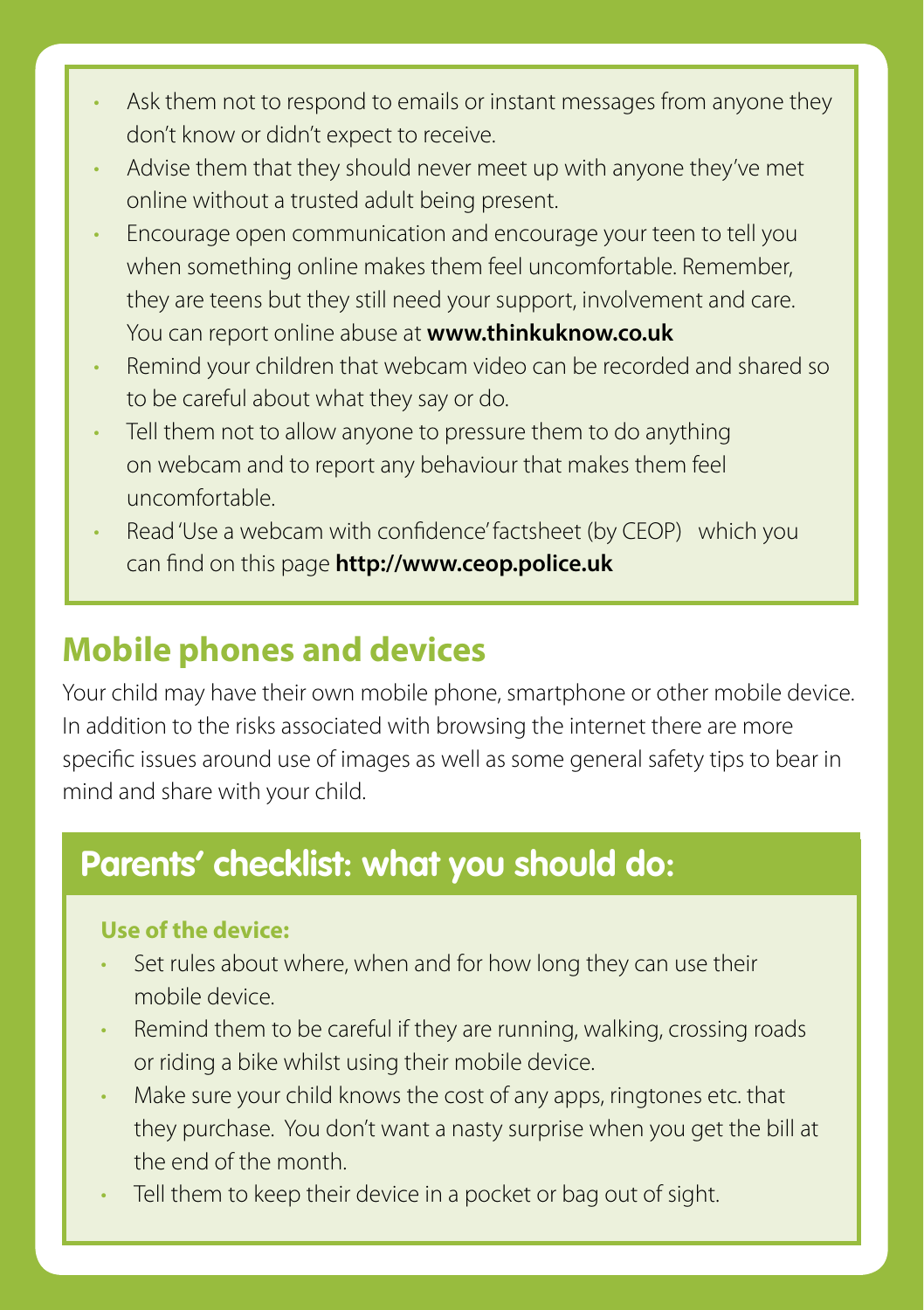#### **Safe browsing:**

- Advise them to lock their phone when they aren't using it. If someone steals it they won't be able to use it.
- Check whether parental controls are set as default on your child's mobile and whether they can restrict the ability to download some or all apps. – if not, ask the mobile phone provider to switch them on. For more information about how to set parental settings on mobile phones go to **www.thinkuknow.co.uk/parents/Secondary/What-are-they-doing/ Mobiles**

#### **Personal safety:**

- Tell them to be careful who they give their mobile phone number to.
- Ask them to tell you or another adult if someone pressures them into giving them their number.
- Tell them to keep Bluetooth switched off when they aren't using it. This prevents people from accessing their phone remotely.
- Encourage your child to tell you if they are being bullied via mobile phone (see bullying section).
- If they are receiving unwanted calls you should contact the service provider.

### **Mobile phones applications (apps)**

Apps can be accessed on any mobile device (smartphones, iPads, iPods) and can fall into any number of categories, for example: games, social networking, lifestyle, news and education. They can be free or purchased for a fee.

### **Parents' checklist: what you should do:**

- Make sure your child purchases apps from a reputable online shop such as Apple App Store or Google Play. Other sites may be cheaper but could be selling apps that are pirated or contain malicious code.
- Apps are often rated to help you choose one that is appropriate for the age of the user. Make sure your child is not buying apps that are for older children.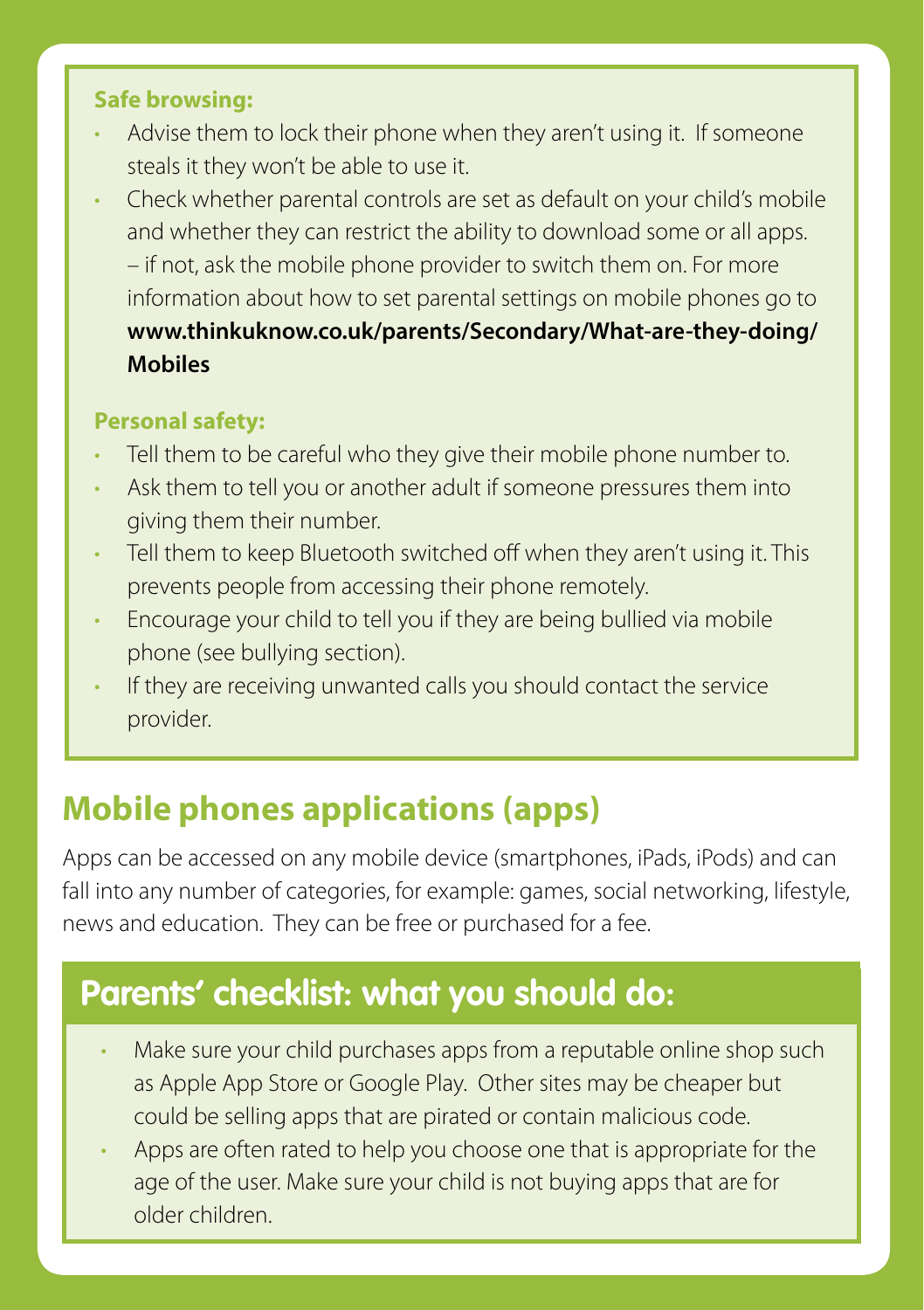- Look up reviews for the app your child is purchasing. This will often tell you if there is any objectionable content or privacy concerns with the app. For more information go to **www.commonsensemedia.org**
- Some free apps will still make money by embedding advertising into their app, which is sometimes used to encourage people to purchase the full version of the app.

### **Digital Photos**

Many mobile devices include a camera and many children also have their own digital cameras. Talk to your children about the need to protect photographs online from strangers or even from peers who might use them inappropriately. Remind your children that all photos held on a mobile phone or a social networking site can be copied, recorded, shared and they can end up anywhere. This includes images taken from a webcam.

Make sure your child shows you the photos they are using so you can advise them about anything you deem risqué or not appropriate for sharing. If you are using photo sharing sites, such as Flickr, make sure you don't allow others to use your photos, especially photos of people.

### **Tell your child:**

- Not to make private photo albums public
- To make visitors to a photo sharing site use a password
- To back up photos with backup software because computer crashes can easily wipe out your photos and other computer files
- To only use online photo services that provide security protection.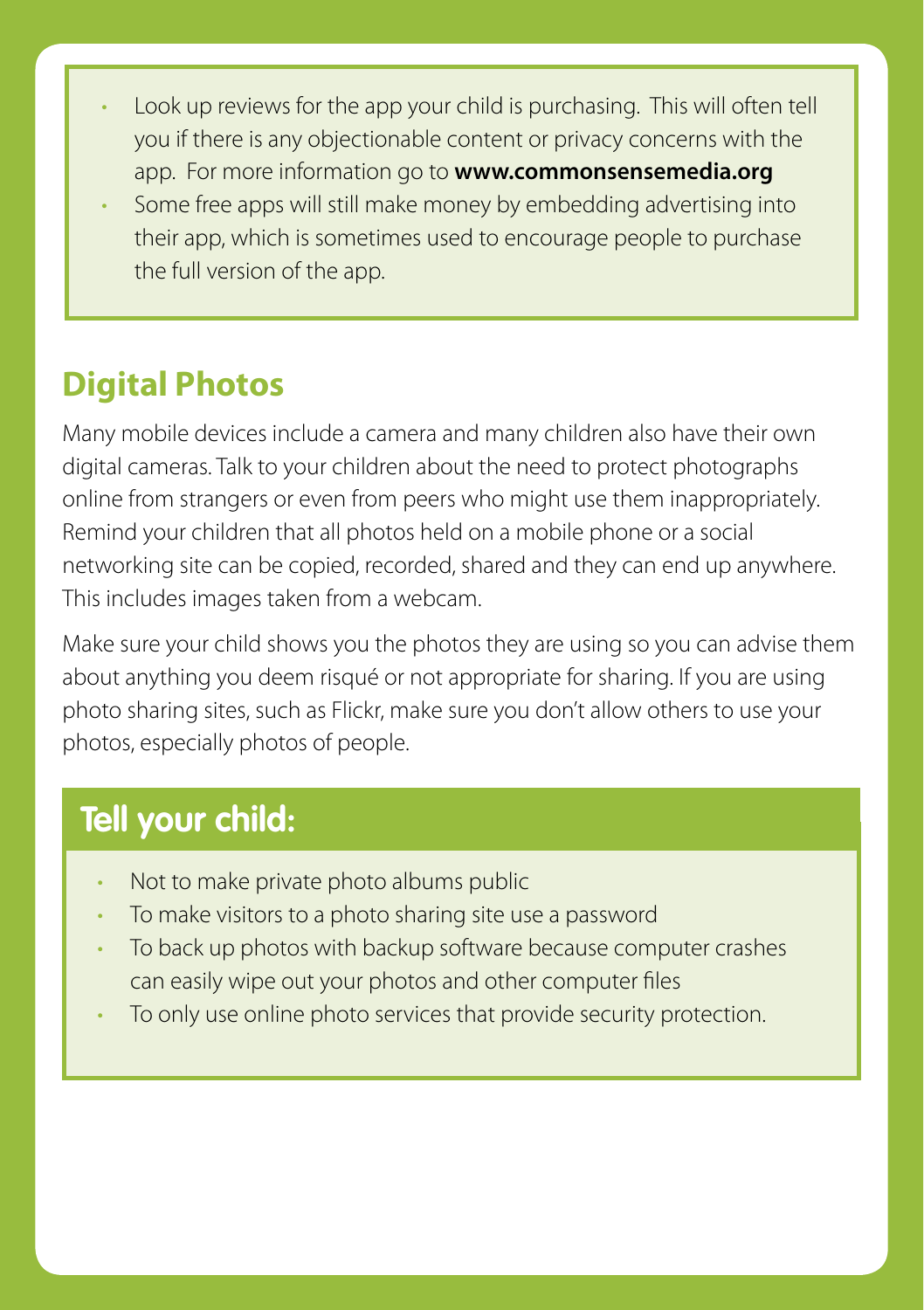### **Sexting**

Sexting is when pictures, videos or messages of a sexual nature are sent from one mobile to another.

Sexting can happen for many reasons e.g. pressure from peers, being in a relationship and wanting to prove their commitment, and wanting to show off.

### **Parents' checklist: what you should do:**

- Talk to your teen about sexting and the consequences.
- Explain to your child that naked pictures of people under the age of 18 are classed as child pornography. This means that sending naked pictures of themselves or forwarding on pictures of other under 18's is classed as distributing child pornography and therefore a criminal offence.
- Explain that it is illegal for people under the age of 18 to view pornographic material.
- Explain that it is an offence for an adult to show or allow a young person to view such images.
- Explain that if they break up with their girlfriend/boyfriend they could show their naked pictures to others and ask them how they would feel if:
	- o The picture was posted on the internet?
	- o The other person showed it to their friends?
	- o Someone stole their phone and found the pictures?
- Tell them to ask themselves why they want to do this.
- Tell them if they receive an image that makes them feel uncomfortable to speak to you or a teacher or another adult they trust.
- Tell them not to pass on photos that they receive from other people and to think about how that person would feel if the photo was to be passed on.
- Remind them that anything that has been put on the internet could be seen by university or college admissions director or a potential employer.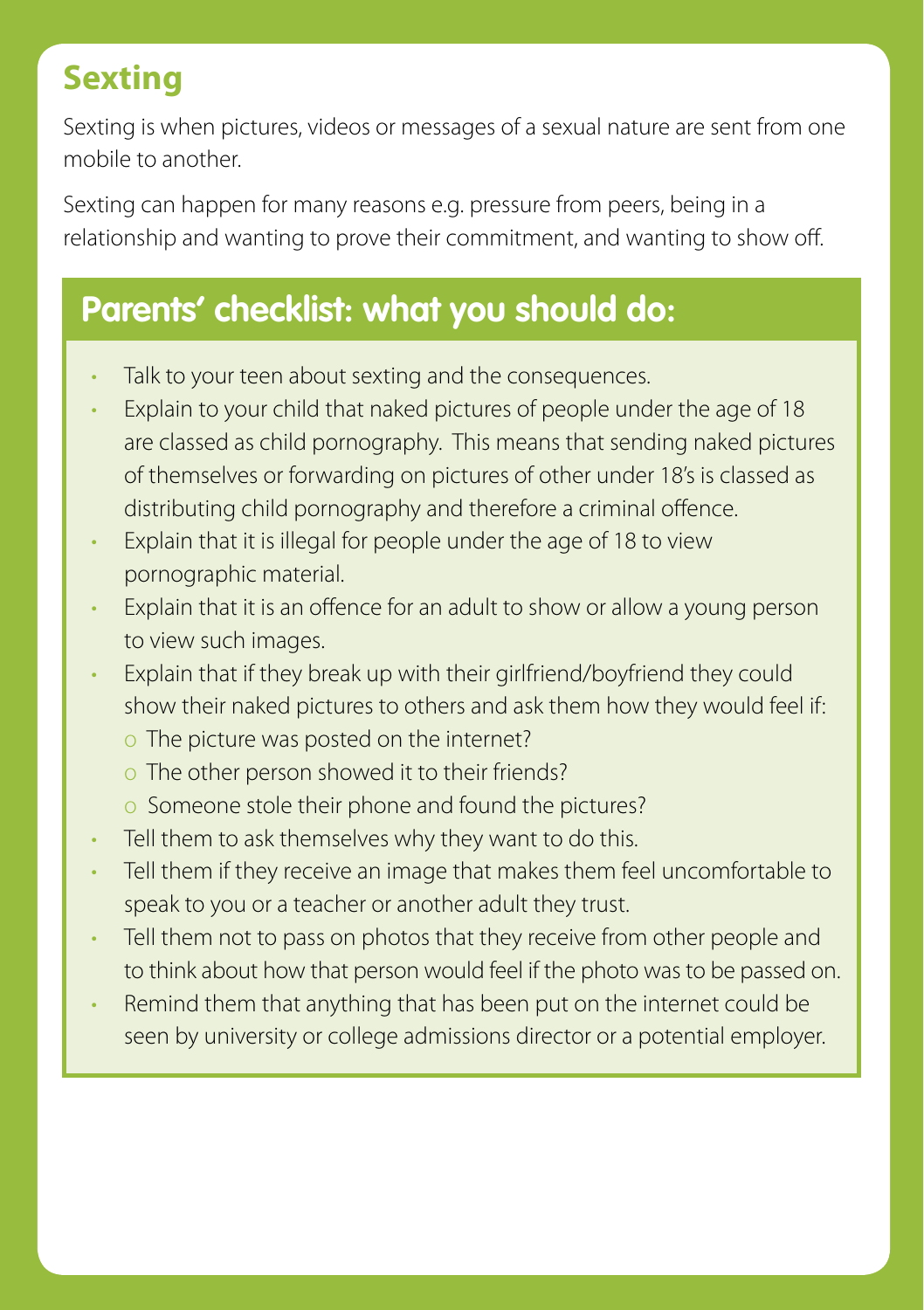# **Online risks**

### **Privacy, private information and identity theft**

### **Privacy**

Teach your teens about the internet. They should know that people online aren't always who they say they are. It's easy to lie about your age, sex, and location online, and many people do it for innocent and not-so-innocent reasons.

Continually remind your teens that they can't trust strangers online any more than they can in face-to-face contacts so they shouldn't let them join chats or accept free software or ringtones from them and that they should never arrange to meet someone in person that they have met on line.

Children who discuss sex with strangers online have been shown to be more likely to arrange offline meetings. It's very important that you tell your children that it is never acceptable to talk about sex with a stranger online and that they should notify you or a trusted adult immediately or report this if it happens.

Social networking sites enable kids to form networks of friends who can communicate freely with one another. Make sure your kids don't allow people they don't know to join their networks. Once strangers are in the network, others in the network will assume a level of trust with them, based upon their relationship with your child. If the stranger is a predator, they may try to take advantage of your child or the friends within the network.

Teach your children to set their profiles to private so that only invited friends can view their information. They should not post private information or inappropriate or misleading photographs. This information, once posted, can become public and can be stored on the computers and Internet history files of others. Even if you remove such information or photos, they may still be out there on the Internet and in the hands of other people.

Make sure your child sets the communication features properly so they can approve any postings to their page. This limits even a good friend's opportunity to post an embarrassing but funny photo, or make a remark you and they would prefer not to be seen.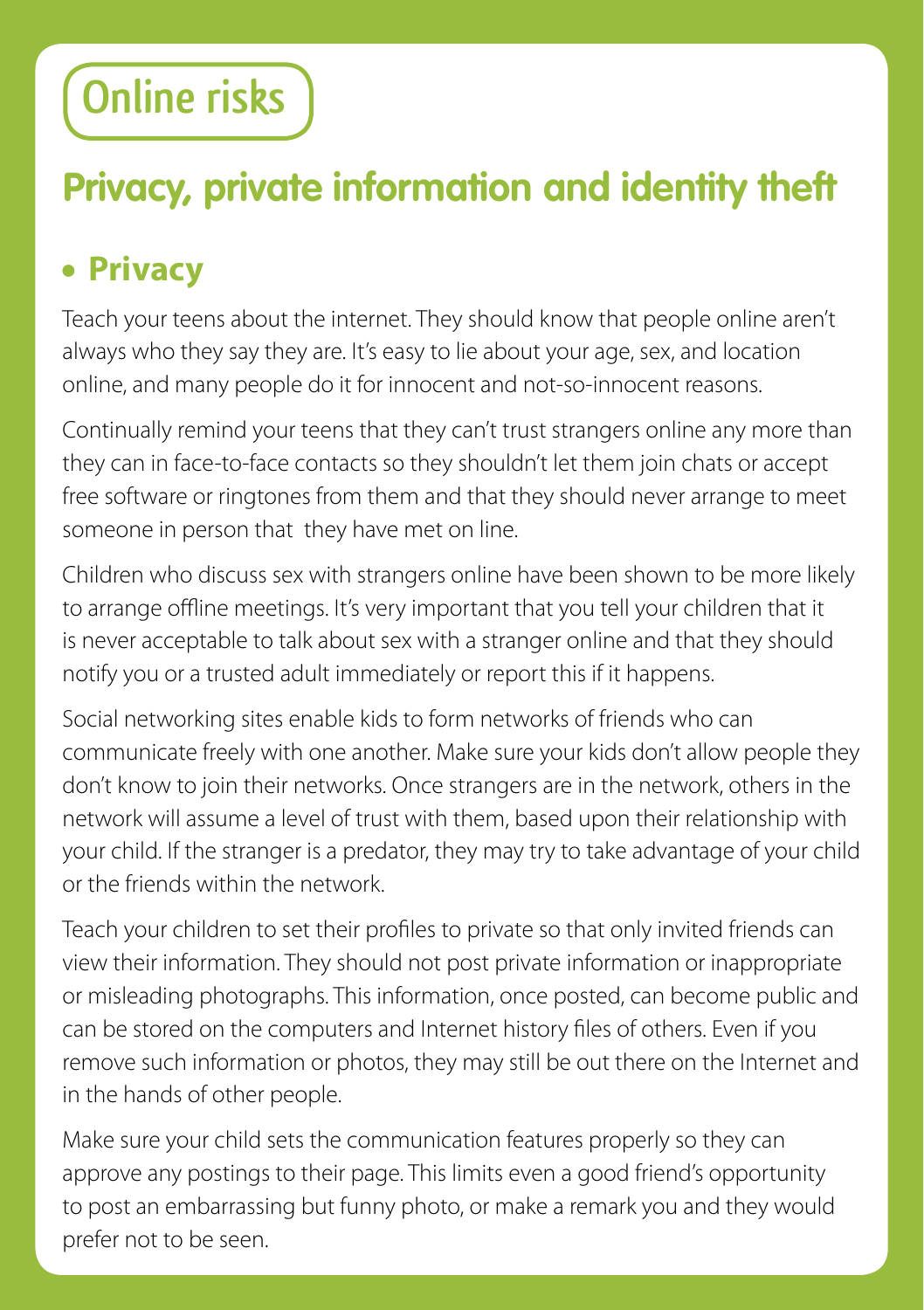Remind your teen that email addresses, user account names, and Instant Messaging handles should be anonymous and not reveal anything about them or be inviting to a predator. Also, make sure they use strong passwords that are never shared, even with friends. But you should know your children's email account passwords so you can monitor their activity frequently. Look at who they send email to and receive email from.

Make sure that their email accounts have the highest level of spam filtering turned on. According to a recent research study, 80% of children report receiving inappropriate spam on a daily basis.

You can report suspicious activity towards your children on the Internet to the Child Exploitation and Online Protection Centre (CEOP) www.ceop.gov.uk which has a special young person's reporting service called 'Think you Know'- see www. **thinkuknow.co.uk**

Let your child know you will be doing this to help keep them safe and not because you don't trust them.

### **Blogging**

A blog is an online journal or diary. Often teens have blogs that are more like traditional private diaries - except they are open to everyone on the Internet via the teen's own web site or on a social networking site - which is like placing their diary online for the world to see.

Children should be careful with regard to the content that they post onto their blogs. Search engines can usually pick up the information that is posted. People such as potential employers or school admissions officers may read their blog, and this exposure may affect other areas of their life. For example, people interviewing for jobs have been declined because of items in their personal blogs or in the blogs of friends and family that mention them. Don't let your teen become a blog victim.

### **Private information**

Many children will not automatically know what "private" information is and the importance of keeping this private both online and offline so you need to explain the concept that it's any data that individually identifies them and may allow a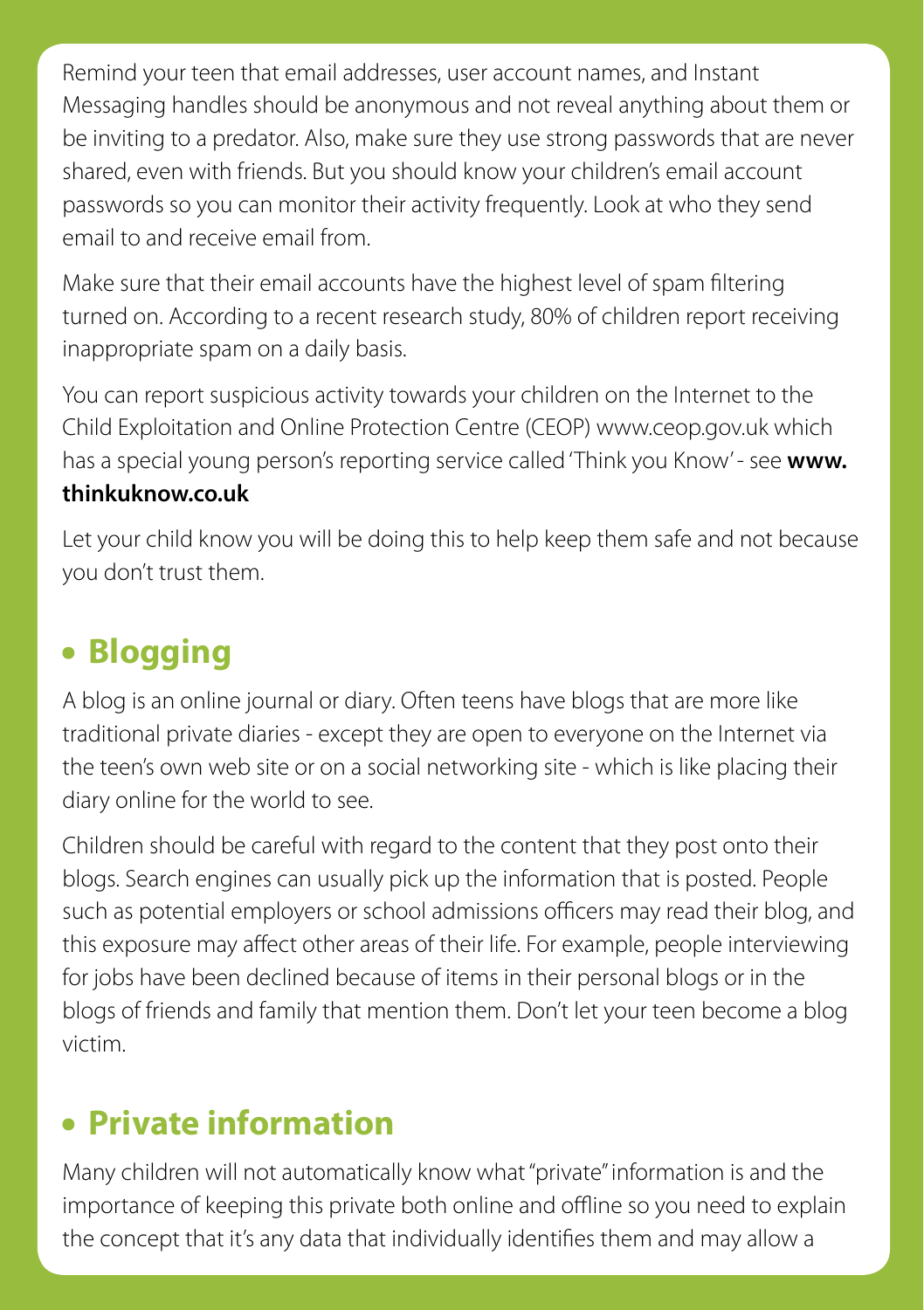stranger access to personal or financial information. Private information includes real world data such as, names, telephone numbers, addresses, sports club, school, even the name of a doctor.

Fraudsters can turn even a small clue into a full record on a child and parent. They, in turn, can trade and sell that private data to make money. It's surprisingly easy for people with such intentions to apply for credit in your child's name and get real world merchandise and money, while ruining the child's (or your) credit rating and good name.

If you do suspect you've been a victim of identity theft, you are entitled to request a report from any of the credit reporting services for a small administrative fee.

Once you find evidence of identity theft, you will need to report it to the police. A police report will strengthen your case when you work with the other sites and companies involved.

You can also put a "freeze" on your credit record and those of your children to prevent strangers applying for credit in your names. Visit **www.ico.gov.uk** for more information.

### **File sharing, music and video download**

Children quickly learn about the joys of sharing music with each other. And it's often at the tween stage that they discover file-sharing sites, which enable them to swap music or videos online.

Explain to your children the dangers of file-sharing sites and programs, which can let strangers have access to your computer. Using file-sharing sites may expose your computer and information to "bot" software, spyware, keystroke loggers, viruses, and other dangerous malicious code. Additionally, downloading music or videos for free is often illegal. Show your children where they can legally download music and video from sites such as iTunes.

### **Viruses, worms and Spyware**

Computer viruses have been around for years in various forms. But with the popularity of email and file exchange on the internet, the distribution of these threats has escalated. These days many of the bad guys are international cybercriminals, motivated by financial gain through their illegal activities.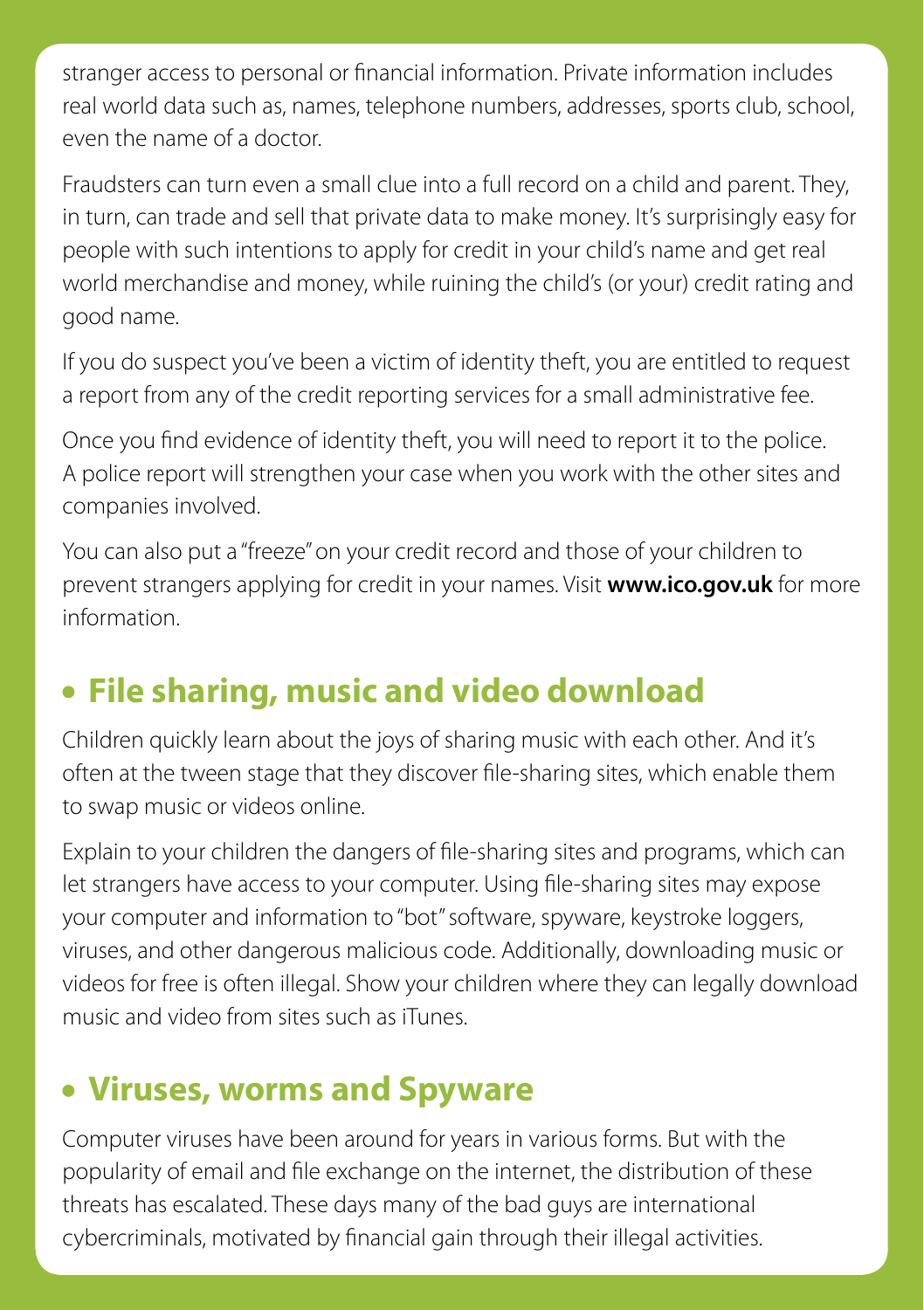Spreading via email, Instant Messaging, infected social networking pages, and filesharing sites, malicious software (malware) such as spyware, keystroke loggers and bots can cause you enormous trouble.

Spyware and keystroke loggers monitor your normal computer activity and then report your private data out via the internet to the criminals. Bots (short for robots) are forms of software that can sneak into your computer and cause your PC to send out spam and phishing emails to others, without you even knowing. Bots can also be used to steal your personal information and wreak havoc on your credit including the unauthorised use of your credit cards and bank accounts.

Help keep your children and your computers safe by installing internet security software on your family's computers and making sure it's updated with the latest protection files. Tell your children not to turn off the virus scanner or firewall, even if they think it might speed up a game. It's just not a safe risk to take.

### **Cyber bullying and cyber stalking**

Technology gives our children more ways to connect, socialise, and communicate than ever before. Unfortunately, some kids use email, Instant Messaging (IM), and mobile phone photos and text messages to embarrass or bully other children. Children's digital messages can also be edited to change the meaning then forwarded to other kids to embarrass, intimidate, or insult.

Make sure your children know they must guard even the most casual text message and watch their own written words. They should never retaliate back to the bully, and they should always tell you if and when they are being cyber bullied.

Keep a copy of any bullying message by using the "Print Screen" key on your computer keyboard and copying the message into your word processing program. It's important to help your child know where and how to report if they are the victim of cyber bullying.

Cyber stalking is a dangerous extension of cyber bullying and used by those who engage in stalking in the real or 'offline' world. With awareness of the issue, our older teens can learn to defend themselves and parents should know how to help.

The stalker may hijack an email account and pose as the person whose email they've hijacked. The attacker might deface a social networking page or send hateful messages to the victim's friends, engage in outright identity theft, or try to destroy somebody's credit and reputation.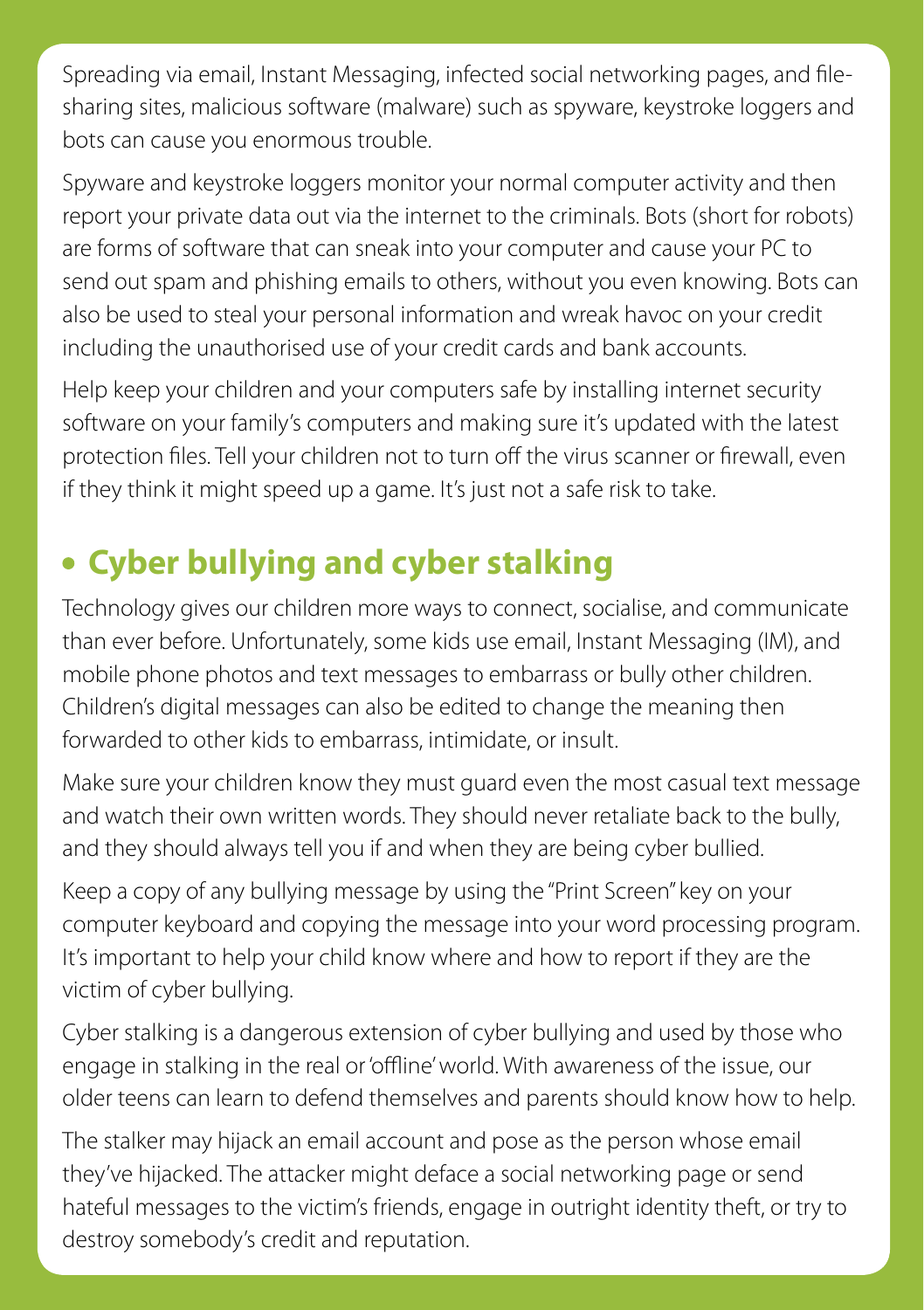Cyber stalking is dangerous and should be reported to the police, Internet service providers, and web site hosts. Keep all evidence of both cyber stalking and cyber bullying.

If you child is being bullied via their mobile phone:

- Contact your mobile phone company who can trace the calls and find out the bully's identity.
- Contact the police if the messages are threatening
- Tell your child:
	- o Not to reply to any nasty messages they receive
	- o Keep the messages that they have been sent so that they can show someone
	- o Don't answer any calls that are from a withheld number, or from a number they don't know
	- o Change your mobile number and only give your new number out to close friends.

Check your mobile handbook to see if your phone has the option to bar particular numbers.

#### For further information visit **www.childline.org.uk/Explore/Bullying/Pages/ social-networks.aspx** or **www.thinkuknow.co.uk/parents/Secondary/Risks/ Cyberbullying**

### **Online self-harm, self-trolling or self-cyber bullying**

This is part of an emerging problem which experts are calling cyber or digital self-harm. This is where a child sets up multiple online profiles in different names and uses them to post abusive messages to themselves, such as 'you are ugly', 'you are stupid' etc. Another form of digital self-harm is where children post personal questions such as 'am I beautiful?' so that they will get negative responses which will reinforce what they already think about themselves.

Often the reasons for this behaviour are the same as any form of self-harm. Selfharmers often use it as a way to deal with or distract themselves from negative emotions or thoughts. It can also be used as a way of self-punishment for something they have done, perceived to have done or been told that they have done. It can also be a cry for help or to gain attention from adults and peers.

For more information about self-harm go to **www.selfharm.co.uk**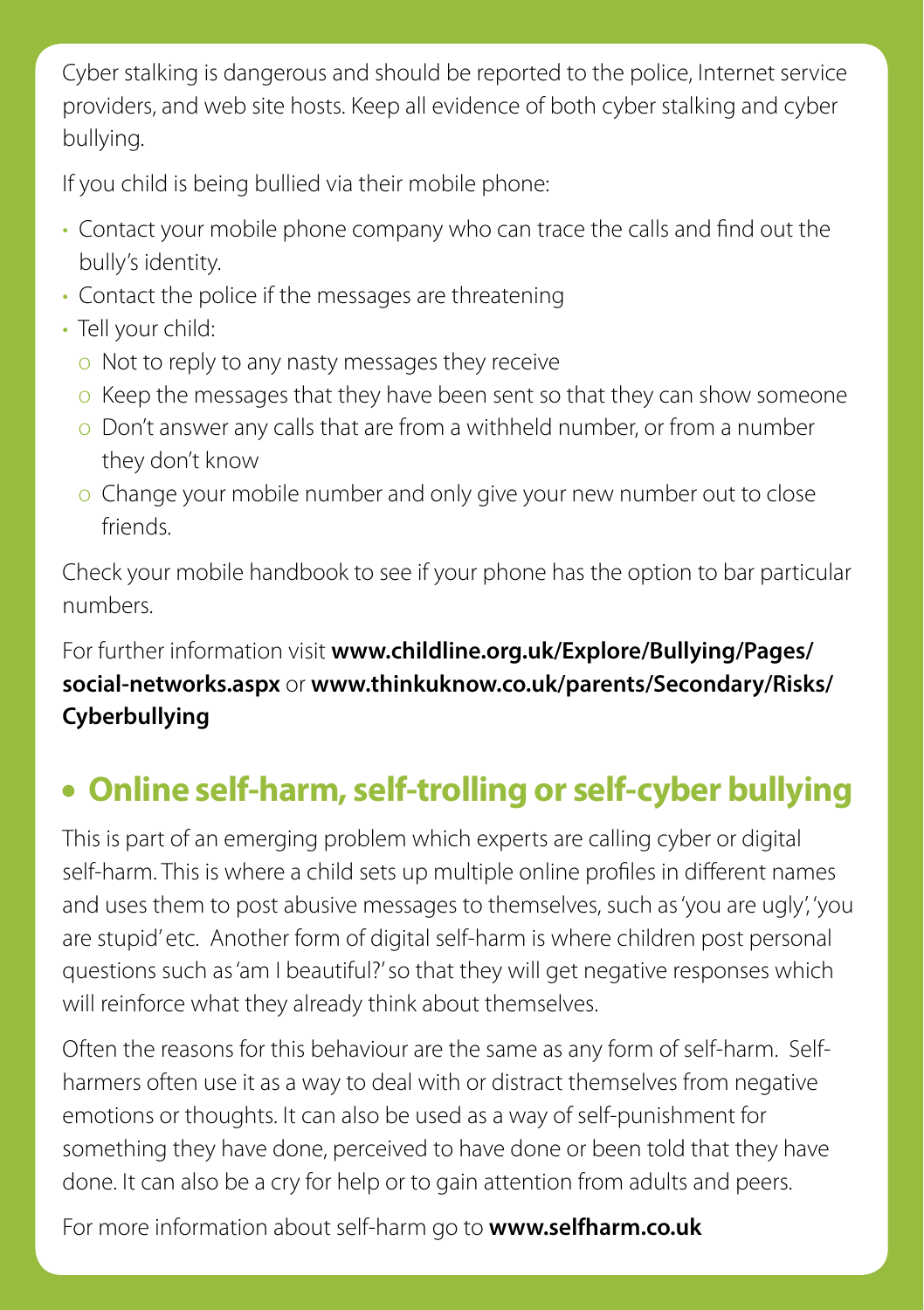#### **Gambling, Racism, Anorexia and Hate Sites**

The darkest corners of the Internet world include some dangerous and illegal elements. Without parental controls or browser filters, it's almost inevitable your child will run into something you and he/she will find upsetting. Make sure your child knows to tell you when and if that should happen and reassure them you won't be angry if it does.

Some children and teens may become curious about sites featuring racist or hate messages, or promoting risky or damaging behaviours such as anorexia and selfharm. You may only discover this by regularly checking your computer's browser history. Even a single visit should prompt you to talk to your child about it. Don't assume it was idle curiosity.

Explain your house rules about such sites and ask your child about their motivation for visiting. As you talk, if your child reveals issues, such as depression or selfloathing, don't delay in getting your child professional help to deal with such matters.

### **Online Gaming and Signs of Addiction**

**MMORPG** - what is that? It stands for the increasingly popular and potentially addictive "massive multiplayer online role-playing games."

These can be highly addictive for some teens, especially boys. Set rules with your children about the amount of time that can be spent on these sites and any other concerns you might have. Signs of addiction to online gaming can be the same as with real-world gamblers, such as craving, withdrawal symptoms, loss of control and neglect of other activities.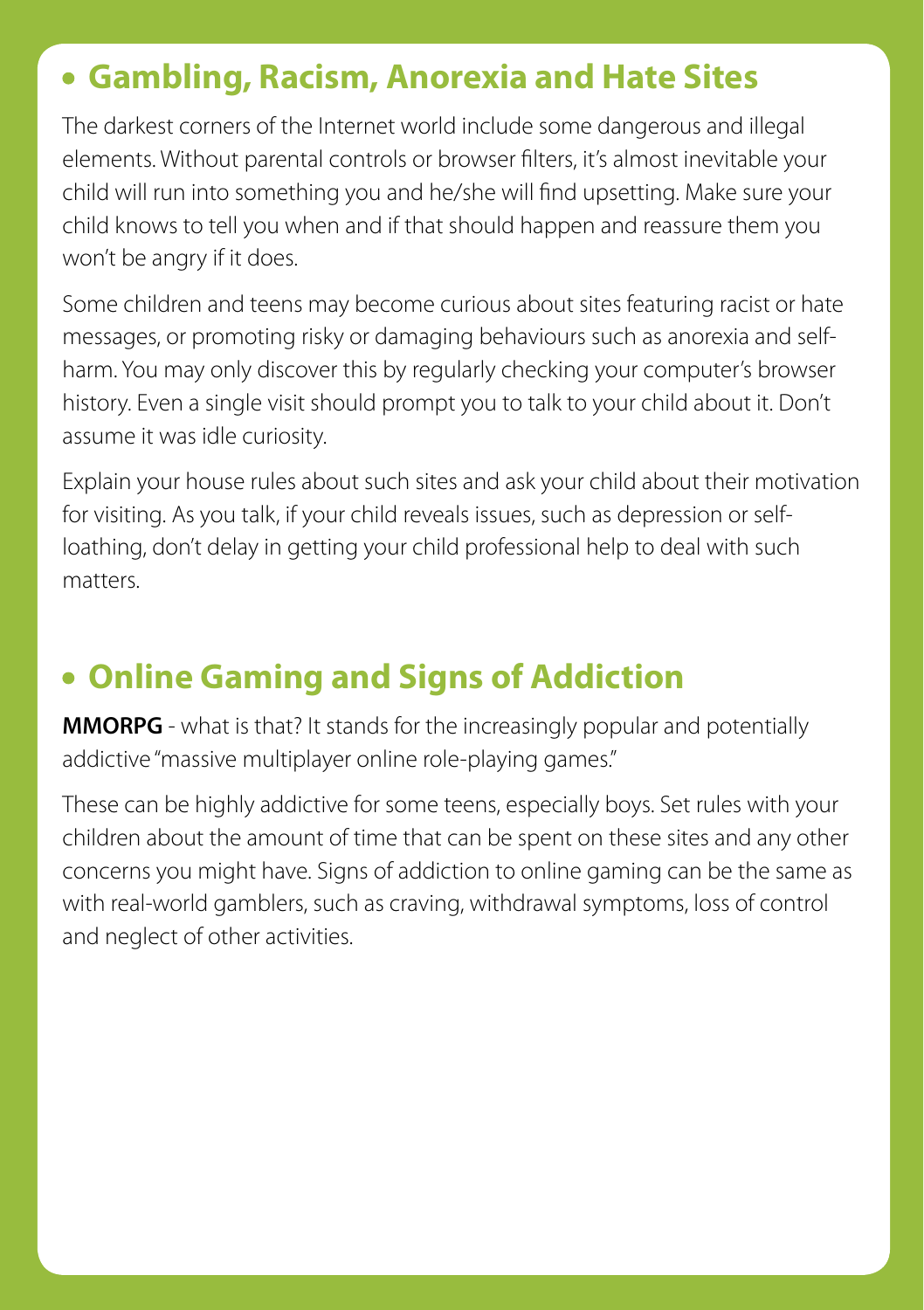### **Pornography**

Children can access pornography via any internet enabled device. Not only can stumbling across pornographic images have the potential to be distressing to some children but pornography can also play a part in the grooming of children.

Explain to your child that:

- It is illegal for people under the age of 18 to view pornographic material (this includes a naked picture from a school friend or boyfriend)
- Naked pictures of people under the age of 18 are classed as child pornography. This means that sending naked pictures of themselves or forwarding on pictures of other under 18's is classed as distributing child pornography and therefore a criminal offence
- It is an offence for an adult to show a young person porn or to allow them to view porn.

For more information about pornography and the law go to the respect yourself website **www.respectyourself.info/sex/pornography/what-does-the-law-say** 

### **Plagiarism and cheating**

It's very easy to find homework guides to all the popular school textbooks online and many web sites offer essays and thesis papers for sale. Cheating has never been easier, more available and more tempting to our children. Remind your kids that it's very important to use the Internet for research but not for copying.

Encourage your children to always check the source of information they read on the Internet and explain why user-generated content, such as that found at Wikipedia, can serve as a great starting place for new research but isn't always reliable.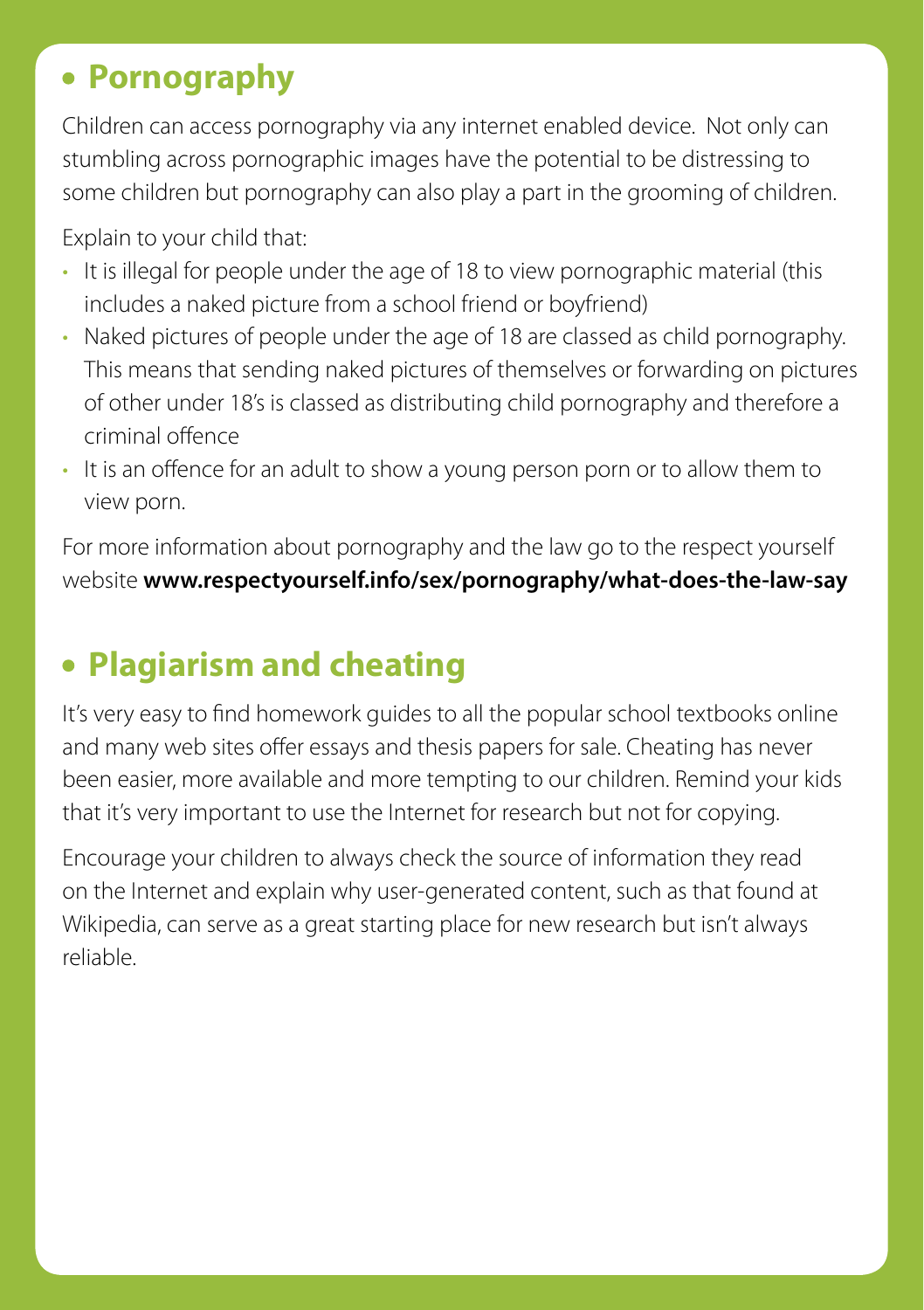# **Useful Websites:**

#### **www.childnet.com**

Childnet International's website offers internet safety advice and links for young people, parents, teachers etc.

#### **www.childnet.com/kia**

Resources to help educate young people, parents and teachers about safe and positive use of the internet.

#### **www.digizen.org**

Provides information about using social network / social media sites creatively and safely, including advice and guidance on cyberbullying.

#### **www.ico.org.uk**

Provides information and advice on how to protect you and your family's personal information.

#### **www.iwf.org.uk**

The Internet Watch Foundation website is the UK's hotline for reporting illegal online content, including child abuse images and racial hatred content.

#### **www.ceop.police.uk**

The Child Exploitation and Online Protection Centre's website provides information on how to stay safe online. It enables parents and young people to report actual or attempted abuse online which the police will investigate.

#### **www.thinkuknow.co.uk**

The CEOP Centre's on line safety site provides advice and tips to adults and children of all ages.

#### **www.respectyourself.info**

This website has been designed to engage with young people around issues of relationships and sex.

### **www.commonsensemedia.**

#### **org**

Reviews of family friendly apps and websites.

#### **www.childline.org.uk**

Help and advice on a whole range of issues including cyber bullying and mobile and internet safety.